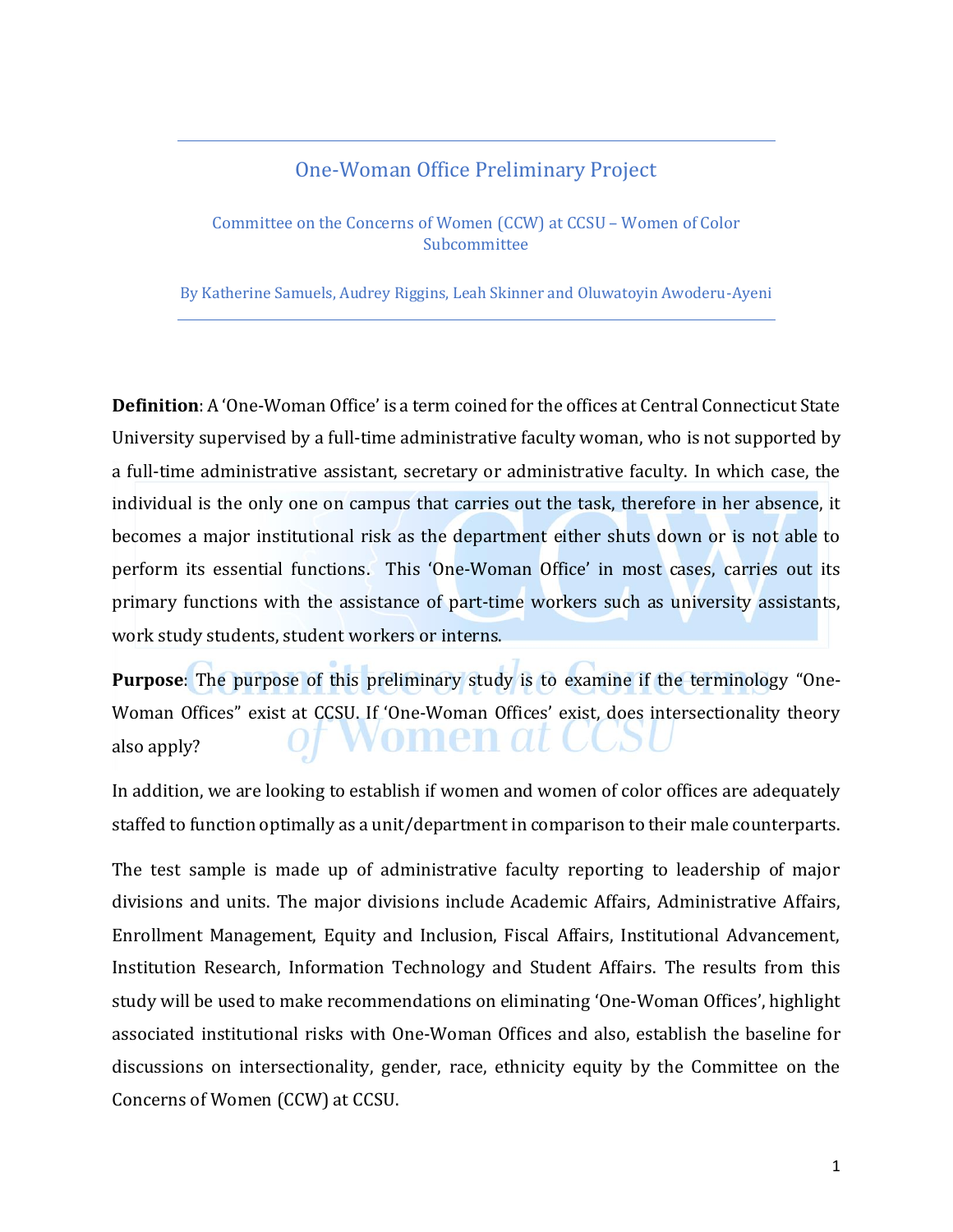### **Basis for Project**

The Women of Color sub-committee of the Committee on the Concerns of Women (CCW) is looking into the concerns that the system at CCSU has created 'One-Woman Offices' to discourage professional development and career fulfilment at CCSU for Women or the Female Gender, for the sole purpose of disempowerment. The idea behind it is to camouflage behind inadequate resources, legitimized disabling structures (human and financial) so as not to provide the best support for women or some women or race on campus, an effort to discourage professional growth and keep individuals working at less than par or below their capacity. Also, is it a strategy to maintain an imbalance in pay equity for women and or women of color by minimizing tasks, supervisory and position responsibilities, even though some of the tasks being completed are above their admin rank in comparison to their male counterparts.

Is it also possible that among women and women of color, intersectionality is playing out within the institutional structure? Intersectionality: the complex and cumulative way that the effects of different forms of discrimination (such as racism, sexism and classism) combine, overlap, and yes, intersect-especially in the experiences of marginalized people or groups (Merriam-Webster Dictionary). Intersectionality encompasses, conceptualizes and puts some context to gender inequality in overlapping systemic institutional structures and all its implications. Intersectionality was coined by Kimberle Crenshaw (1989) an esteemed civil rights advocate and law professor in a seminar paper she wrote for University of Chicago Legal Forum, in which she stated that "Intersectionality experience is greater than the sum of racism and sexism, any analysis that does not take intersectionality into account cannot sufficiently address violence against women and women's vulnerability on academic campuses because different things make different women vulnerable," - Kimberle Crenshaw 2017.

Intersectionality considers how the experiences of black women and poor women have been distorted within the feminist movement. Stating strongly that the experience of black women within the context of feminism cannot be effectively defined because there are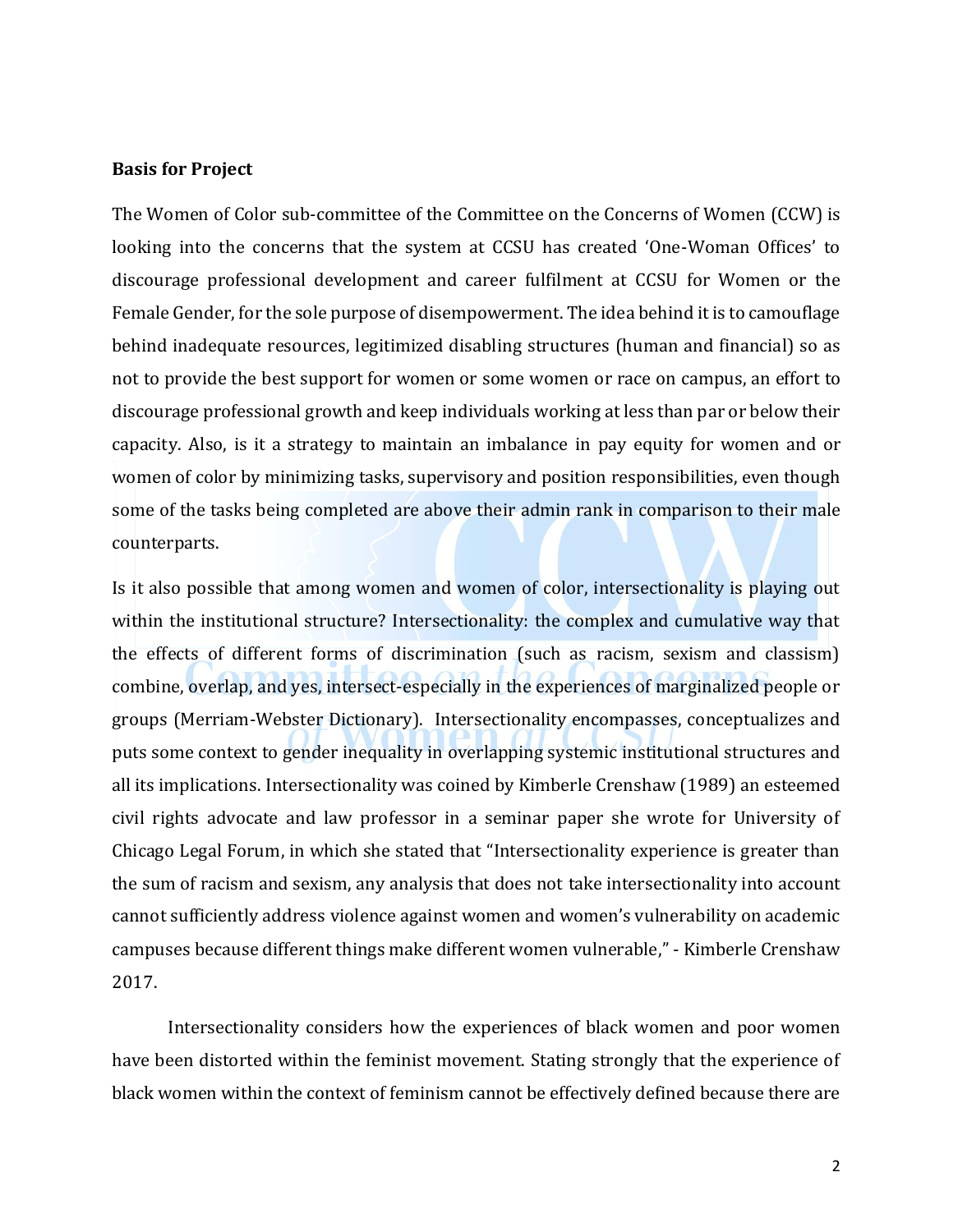other variables such as oppression, race, class, struggles for empowerment and professional development that have kept black women marginalized even within the feminist movement.

Research reveals the differences between the experiences of ethnic minority and majority groups. For instance, the black and Asian women interviewed by Bradley et al. (2005) reported suffering the multiple effects of racism and sexism, work pressures which may contribute to conflict between work and nonwork in a way unknowable by the white majority. Acker (2006, p. 422) states 'gender is complicated by class, race/ethnicity, and/or other differences' which suggests that focusing on a single category to define the complexity of inequality, totally dismisses the experiences of less privileged.

An article that discussed about intersectionality in the work force was Women of Color Get Less Support at Work. Here's How Managers Can Change That, published by the Harvard Business Review whose authors were Zuhairah Washington and Laura Morgan Roberts. Roberts and Washington used studies from the Nielsen survey and through it they observe that 80% of Black woman, 83% Asian, and 76% of Hispanic women genuinely strive to grow professionally in their field, according to Roberts and Washington, only 4% reach corporate level positions within their jobs. Women of color and poor women according to research are not receiving institutionalized support required to grow within public, private and corporate sectors. This correlates with information stated in a TED talk titled From Survive to Thrive: Women of Color in Corporate leadership by DeRetta Cole Rhodes, who was experiencing issues being in the workforce as a woman of color. She described her pitfalls of trying to be perceived as a leader in her workforce. Despite having a doctorates and years of experience was told multiple times she lacks leadership capabilities. The issues of women of color is how they are currently facing discrimination that is not only based on their gender but their race. Alina Tugend, touch on this for her article for the New York Times, The Effect of Intersectionality in the Workplace, using a quote by Brittany Packnett she states the dynamics of intersectionality with: "It's not merely that some days I experience racism and some days I experience sexism," she said. "Rather it is that oppression shows up differently for me than it does for black men and white women." This leads to an article in the Seattle times called Seattle-Area Women of Color Share How They Navigate the Workplace, African American woman explaining how being undermined at her job propelled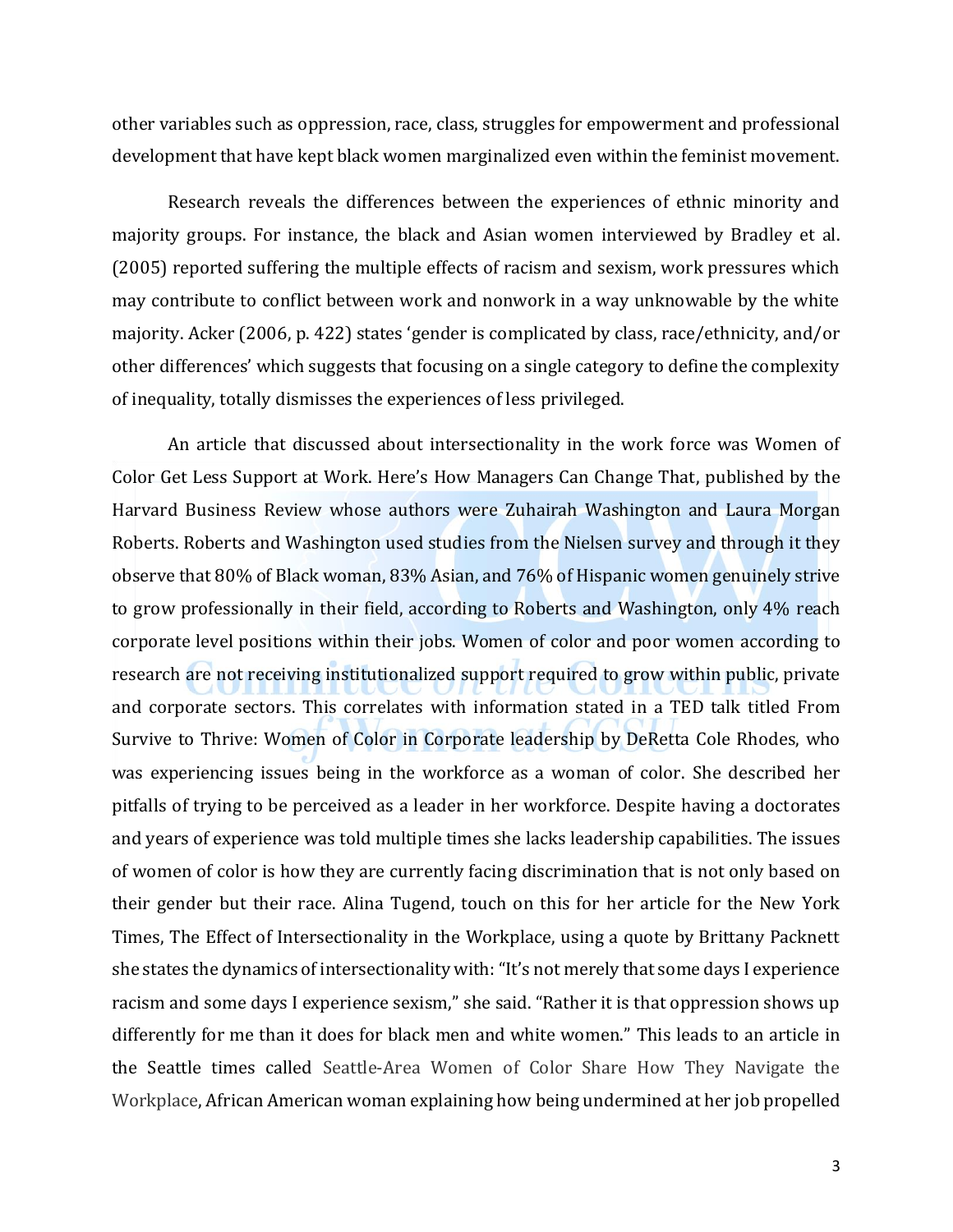her to pursue her degree. Another woman who was Asian, who went over not her issues with people inquiring about her age but as a queer woman.

According to research, intersectionality challenges the existing organizational structures which were constructed during post-colonial times that seem to not benefit the vulnerable, women of color and poor women, but are still self-serving to the majority.

### **Sample Selection**

**Sample Size**: Information on the sample selection was gathered from CCSU's 2018 NECHE Self-Study Guide which was still accurate as of the beginning of this project, as an attempt to methodically find a manageable and descriptive sample size to test the theory that One-Woman Offices exist at Central. The test sample is made up of administrative faculty reporting to leadership of major divisions and units – major divisions and units as defined by the NECHE Self-Study Guide. The eight (8) major divisions include Academic Affairs, Administrative Affairs, Enrollment Management, Equity and Inclusion, Fiscal Affairs, Institutional Advancement, Information Technology and Student Affairs. We did not include Institutional Research and Assessment as it is an outlier and would have skewed the results. Within each major division, we identified heads of each administrative departments. In total we sampled seven (7) major divisions and forty-eight (48) heads of administrative departments, out of which there were twenty-four (24) males and twenty-four (24) females. Positions such as Associate Vice President were not considered because they are Management Confidential.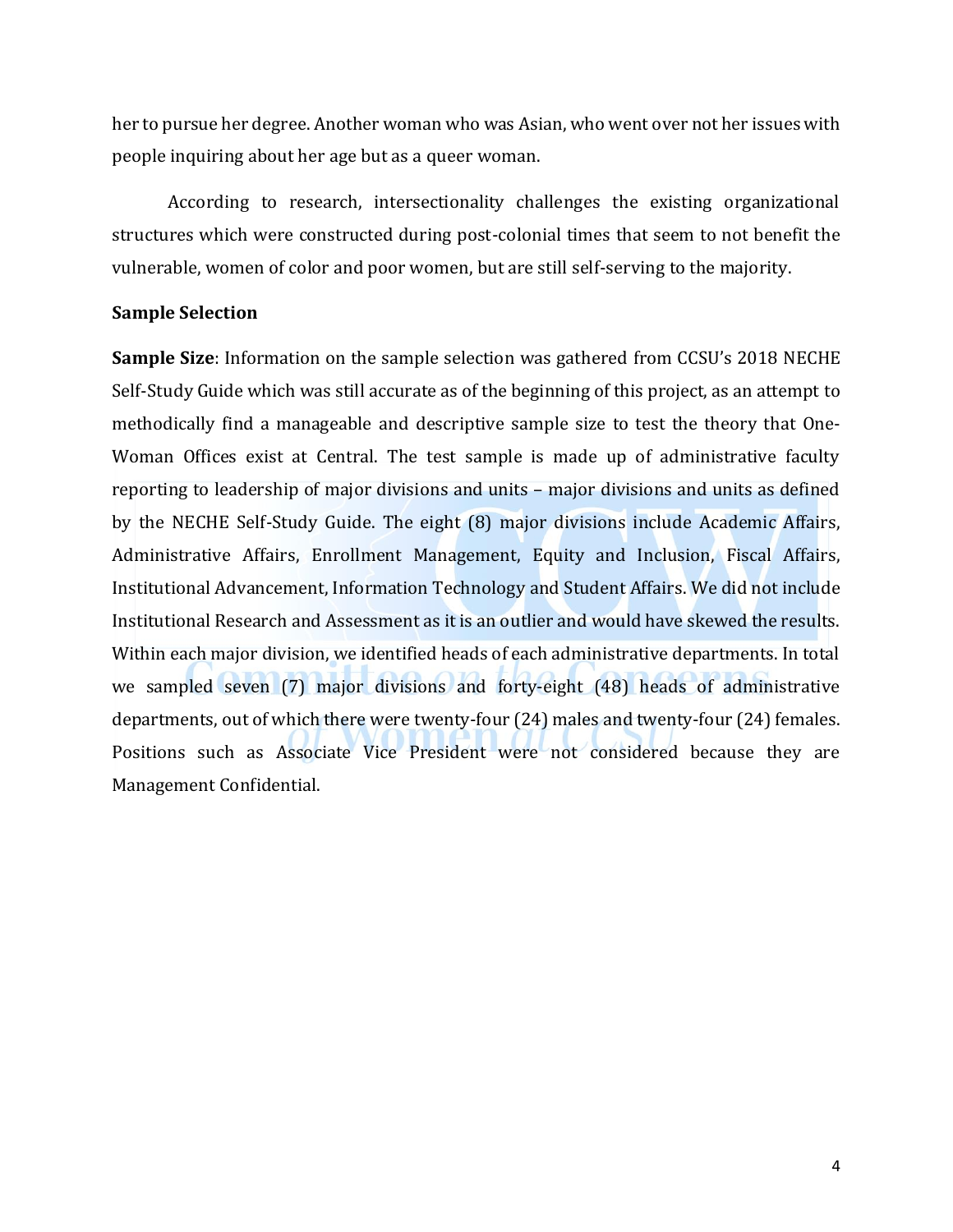### **Sample Size Breakdown by Division**:

**Academic Affairs**: Eleven (11) Administrative Faculty were identified.

- 1. Director, Academic Center for Student Athletics
- 2. Director, Burritt Library
- 3. Director, Center for International Education
- 4. Coordinator, Community Engagement
- 5. Manager, Explore Central/ Career Success Center
- 6. Director, Grants and Funded Research
- 7. Supervisor, Instructional Design and Technology Resource Center
- 8. Director, Learning Center
- 9. Director, Pre-collegiate and Access Services
- 10. Registrar, Registrar's Office
- 11. Director, TRIO Educational Talent Search and TRIO Upward Bound Math and Science

**Administrative Affairs**: Five (5) Administrative Faculty were identified.

- 1. Associate Director, Facilities Support Services
- 2. Director, Engineering Services
- 3. Director, Environment Health and Safety and Sustainability COMS
- 4. Director, Technical Logistics<br>E. Compus Architect VVOMen at CCSI
- 5. Campus Architect

**Enrollment Management**: Five (5) Administrative Faculty were identified.

- 1. Director, Financial Aid
- 2. Director, Graduate Studies
- 3. Coordinator, Student Financial Literacy/Enrollment Management
- 4. Director, Transfer and Academic Articulations
- 5. Director, Undergraduate Admissions

**Equity and Inclusion**: Three (3) Administrative Faculty were identified.

- 1. Specialist, Office of Victim Advocacy and Violence Prevention
- 2. Coordinator, Women's Center
- 3. Senior Equity & Inclusion Officer (Director)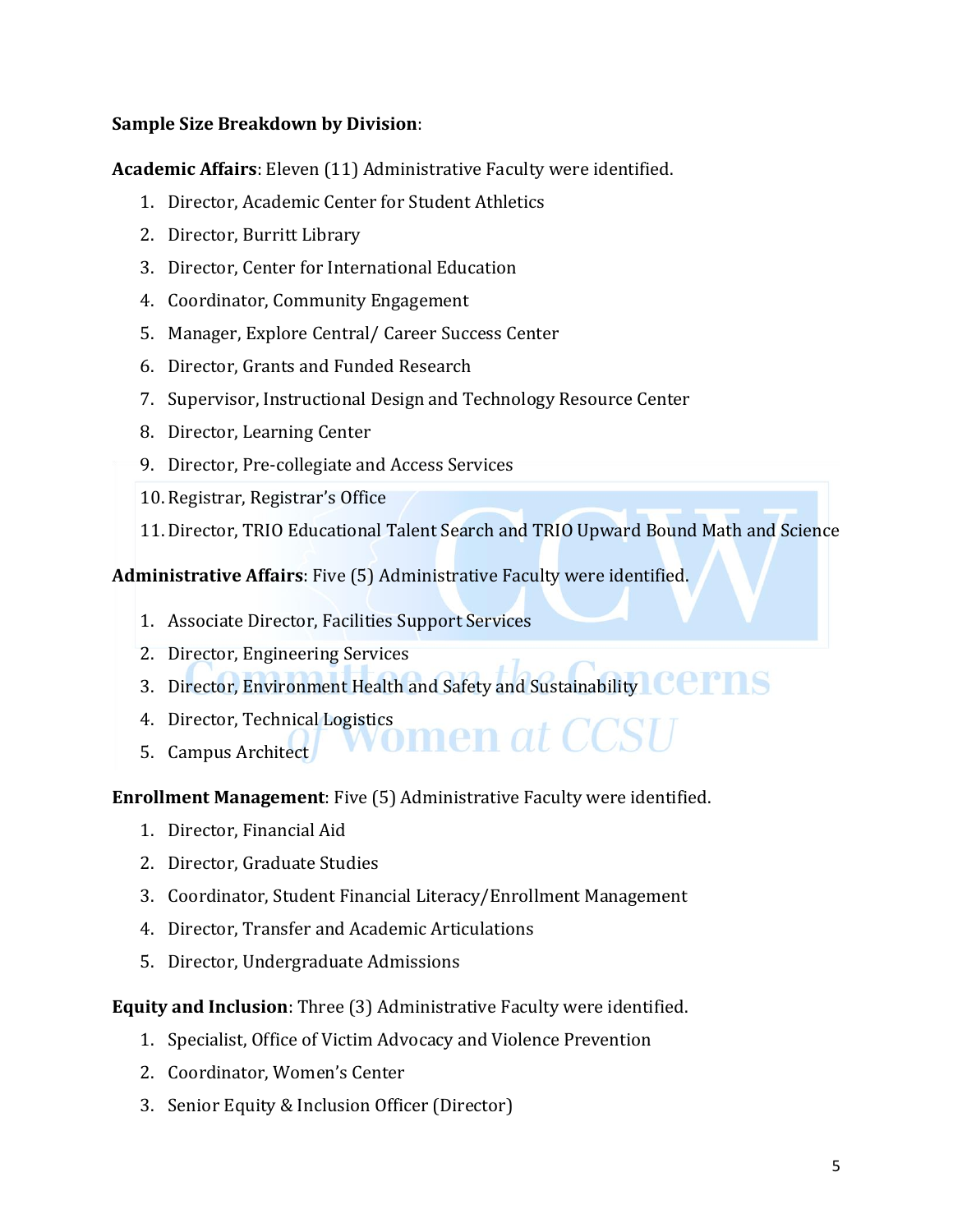**Fiscal Affairs**: Five (5) Administrative Faculty were identified.

- 1. Budget Director, Budget
- 2. Controller, University Controller
- 3. Bursar, Bursar's Office
- 4. Manager, Compliance and Procurement Services
- 5. Director, Card Office

**Institutional Advancement**: Seven (7) Administrative Faculty were identified.

- 1. Director, Advancement Services
- 2. Director, Alumni Affairs
- 3. Director, Athletics
- 4. Director, Continuing Education
- 5. Director, Institutional Advancement
- 6. Director, Institute for Municipal and Regional Policy
- 7. Director, Public Relations

**Information Technology**: Four (4) Administrative Faculty were identified.

- 1. Director, Client Support Services
- 2. Director, Technology Services  $\bf{O}n$  the Concerns
- 3. Director, Administrator Technology Services
- 4. Director, IT Strategic Initiatives & Special Projects

**Student Affairs**: Five (5) Administrative Faculty were identified.

- 1. Director, Disability
- 2. Director, New Student Program
- 3. Director, Office of Student Conduct
- 4. Director, Residence Life
- 5. Director, Student Center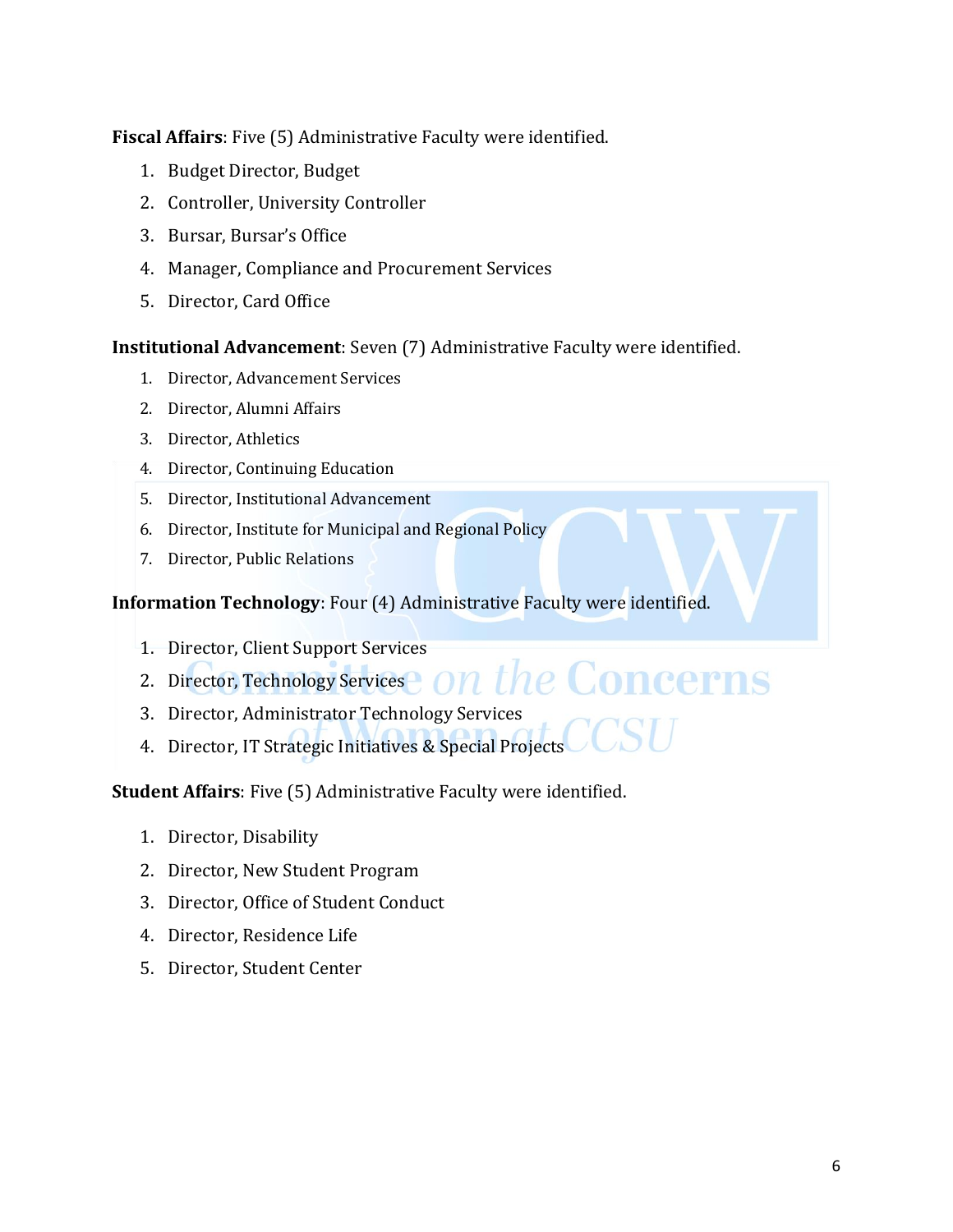## **Research Criteria and Questions**

Once we identified the sample size, we then developed the criteria to include in the research:

- 1. Job Title
- 2. Rank
- 3. Department
- 4. Major Division
- 5. Gender
- 6. Ethnicity
- 7. Staff Volume

The Research Questions for Staff Volume is below:

- a. Do Directors have full-time staff greater than 1?
- b. Do Directors have Clerical staff?
- c. Do Directors have Part-Time staff greater than 1?

## **Outcomes:**

1. Total sample size is 48 comprising of twenty-four (24) males and twenty-four (24) females.

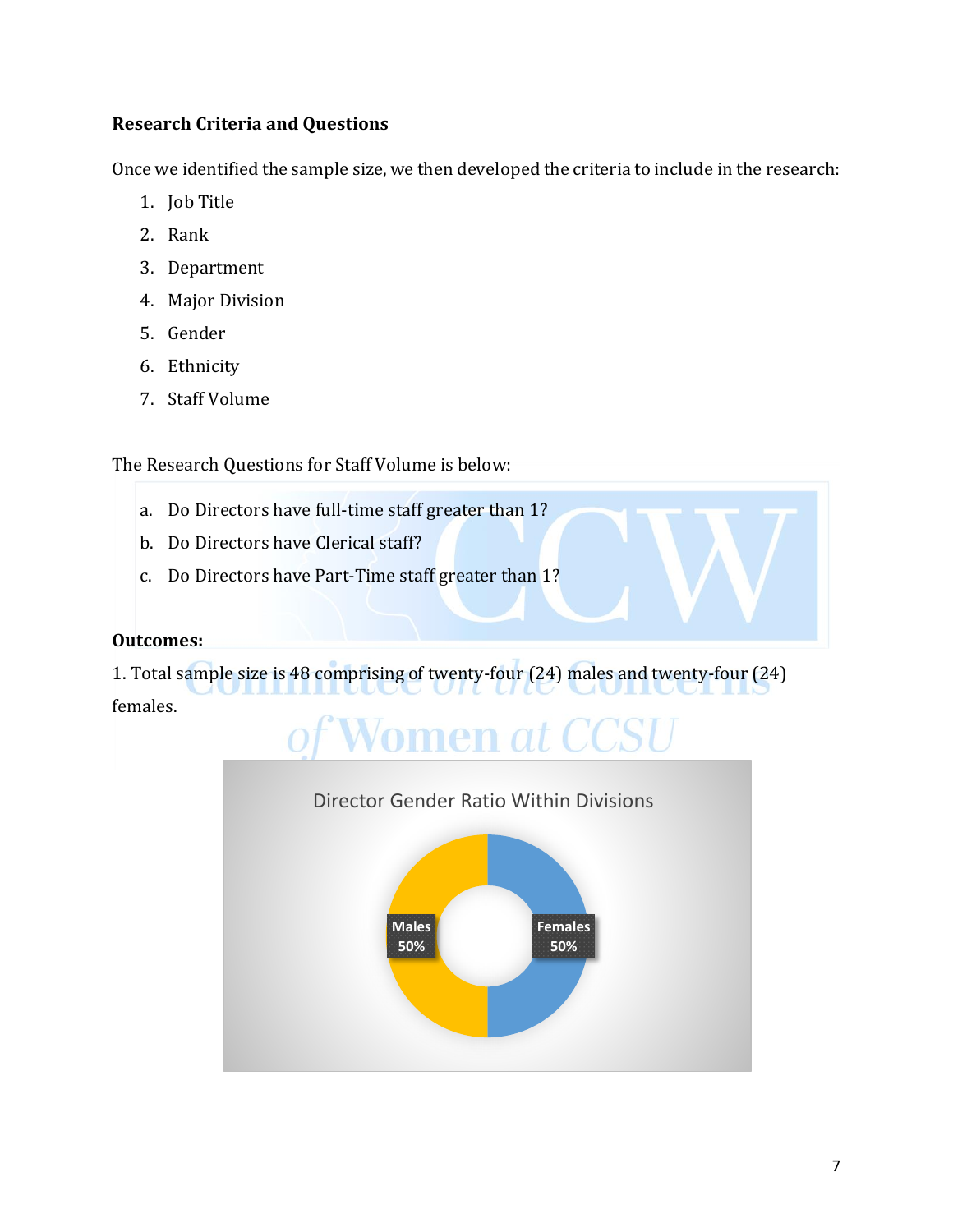### 2. Distribution of Male and Female Gender by Division



We researched further into the gender and race of those at the Coordinator position who are in charge of various departments within the divisions, the result is below: All four (4) Coordinator positions are occupied by minority. The theory of intersectionality may be evidenced here which states that the discrimination of Women of Color is not based on gender but their race.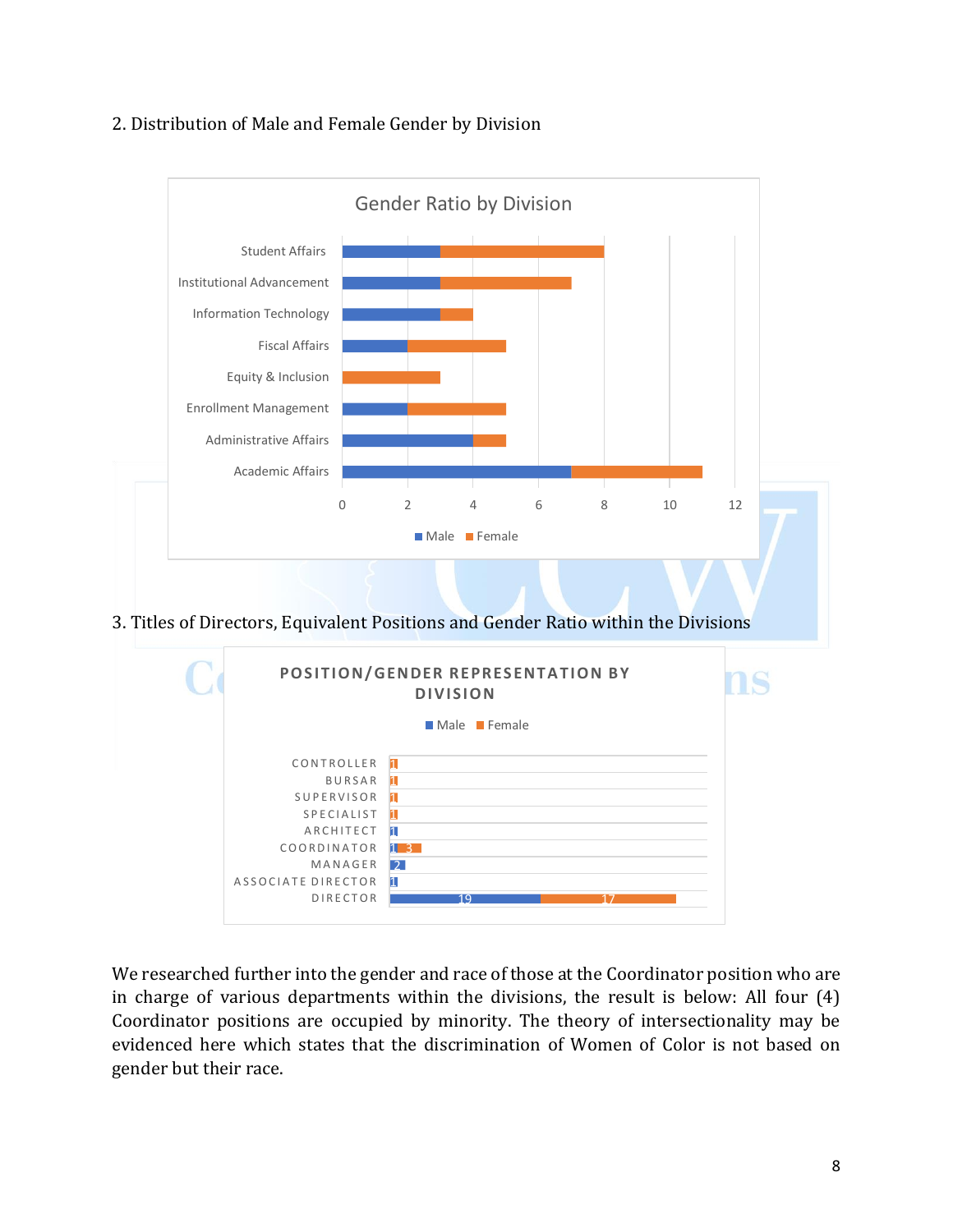

(1 Hispanic male, 2 Hispanic female and 1 African American female)

It was also discovered that two of these coordinator positions, even though they manage a whole department, did not have the support staff required to adequately and effectively run the department in comparison to other department Directors. For example, both the Community and Engagement Department and the Women's center is run by a Full-Time staff and a University Assistant.

4. Clerical Support Staff Distribution by Director's Gender



There are directors within the organization that cater to the campus and larger community without clerical staffs, and these directors or coordinators perform secretarial duties. Based on data collected all male directors have clerical support with the exception of one (who shares clerical staff with IELP), 17 females have clerical staff and seven (7) had no clerical support.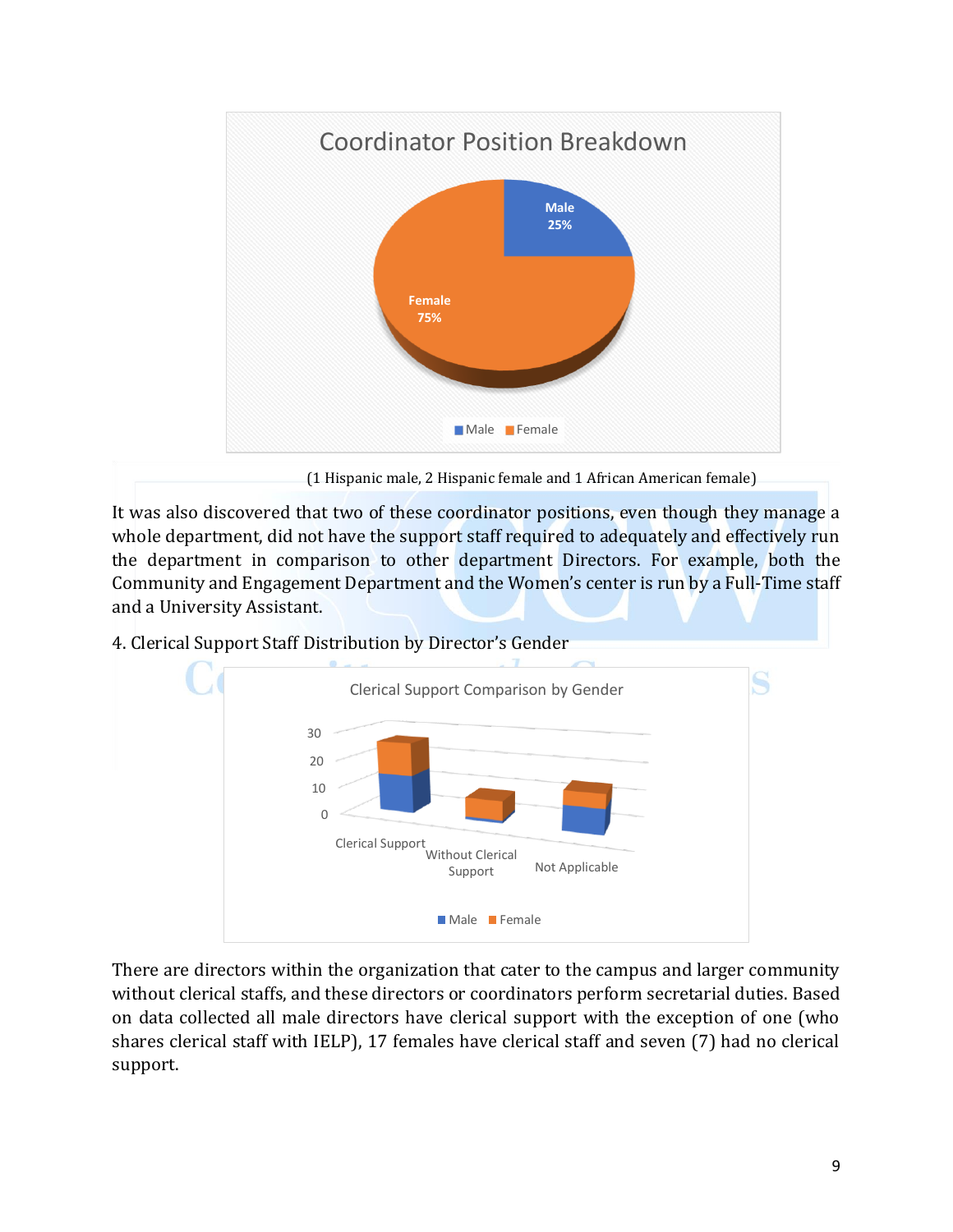The non-applicable offices do not seem to require secretaries based on the organization charts and institutional structure from NECHE self-study and Division Organization chart. (Appendix …org charts in CCW space on campus).



5. Gender and Ethnicity Disparity among Director Positions

Of the 48 Director positions, 36 are occupied by Caucasians, 7 by Hispanics and 5 by African Americans. Of the 24 females, 16 are Caucasians, 5 are Hispanics and 3 are African Americans which may begin to confirm the theory of intersectionality playing out within CCSU's institutional whereby the majority within the group benefit rather than the more vulnerable group.

6. Female Ethnicity among Directors/Coordinators within Divisions

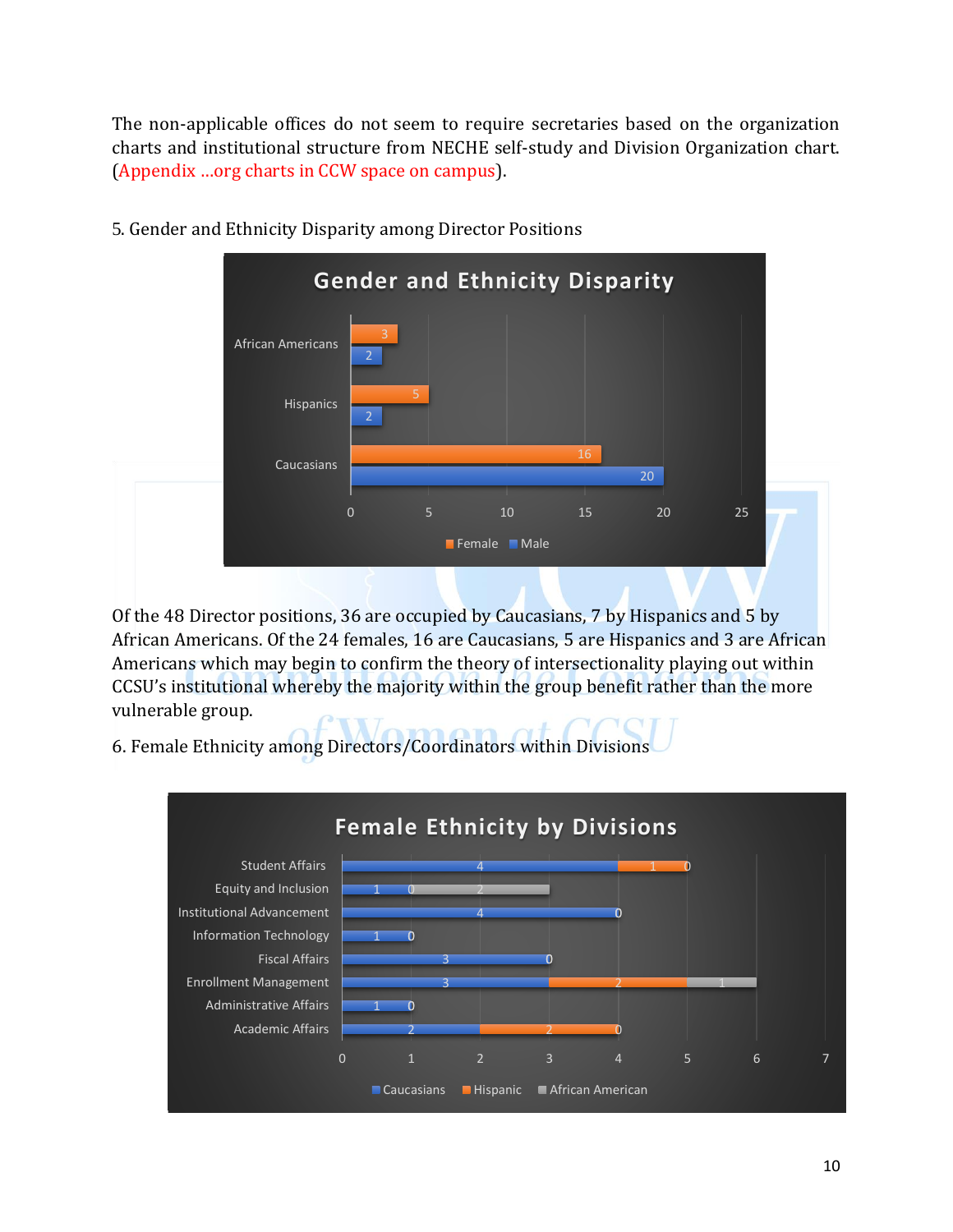Of the 24 Females occupying director roles or equivalent, 19 are Caucasians, 5 are Hispanics and 3 are African Americans which reflects the theory of intersectionality within the institutional structure of CCSU and that the challenge may be that existing structures are selfserving to the majority.



7. Male Ethnicity among Directors/Coordinators within Divisions

## Committee *on the* Concerns

Special Note

Institutional Research and Assessment: It is also worthy to point out the position disparity within this Division. The Division's head is a Vice President, Office of Institutional Research and Assessment position, who use to be a director. The next two positions down have the title Institutional Research Specialist and the third one, Assessment Coordinator. See below: Three (3) Administrative Faculty were identified.

- 1. Specialist, Institutional Research
- 2. Specialist, Institutional Research
- 3. Coordinator, Assessment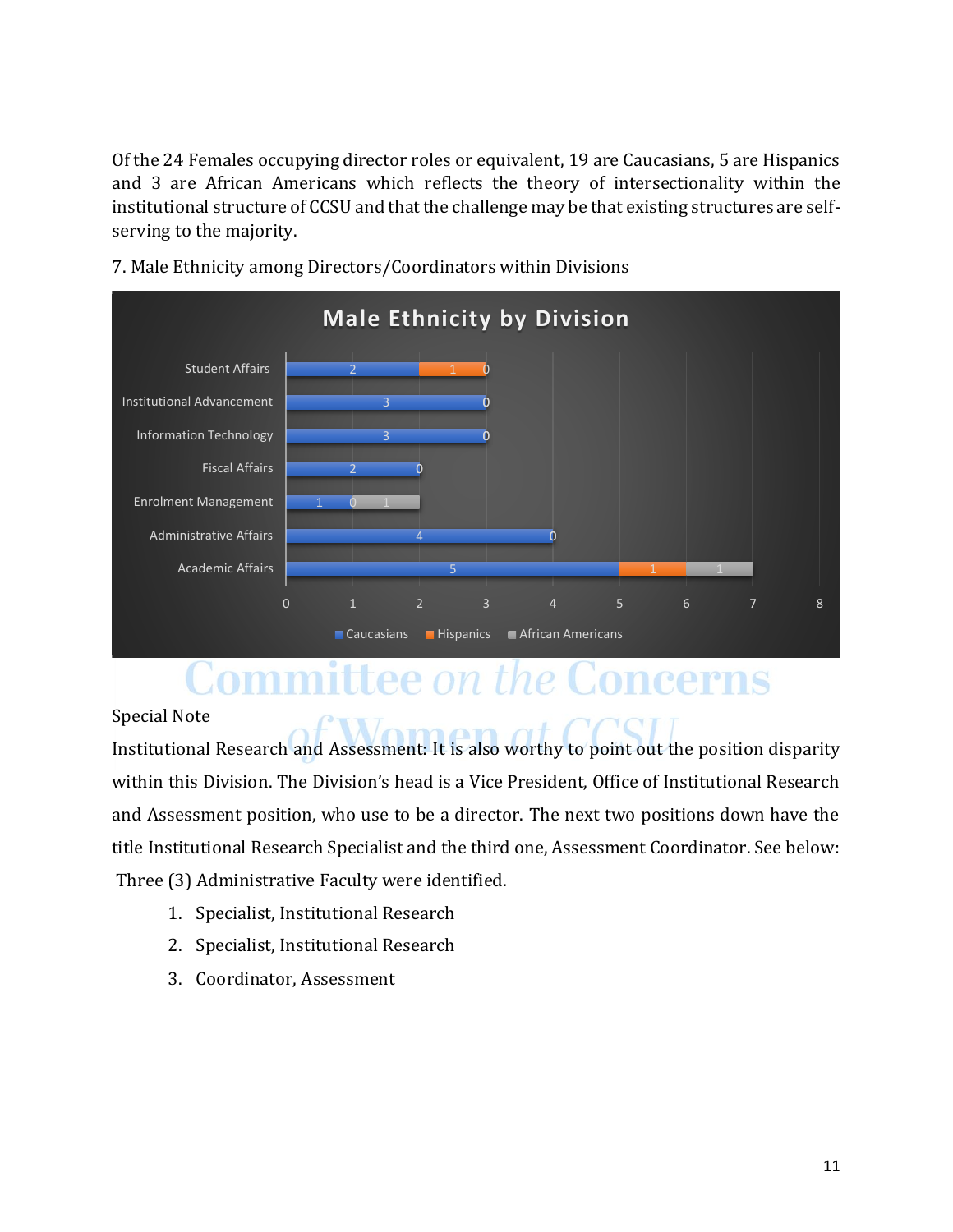### **CASE STUDIES**:

With limited time and resources to conduct this research, we could not dig deeper into the functions of each department, as their staffing needs certainly will be differ because of the various responsibilities being performed and location of Department within the organizational structure, with that in mind, we decided to pick two (2) departments as case study showing their current Department Structure.

**CASE 1: Ruthe Boyea Women's Center** – picked because of its endless services to Women on campus (Students, Administrative Faculty and Faculty) **-** Current Organizational Chart

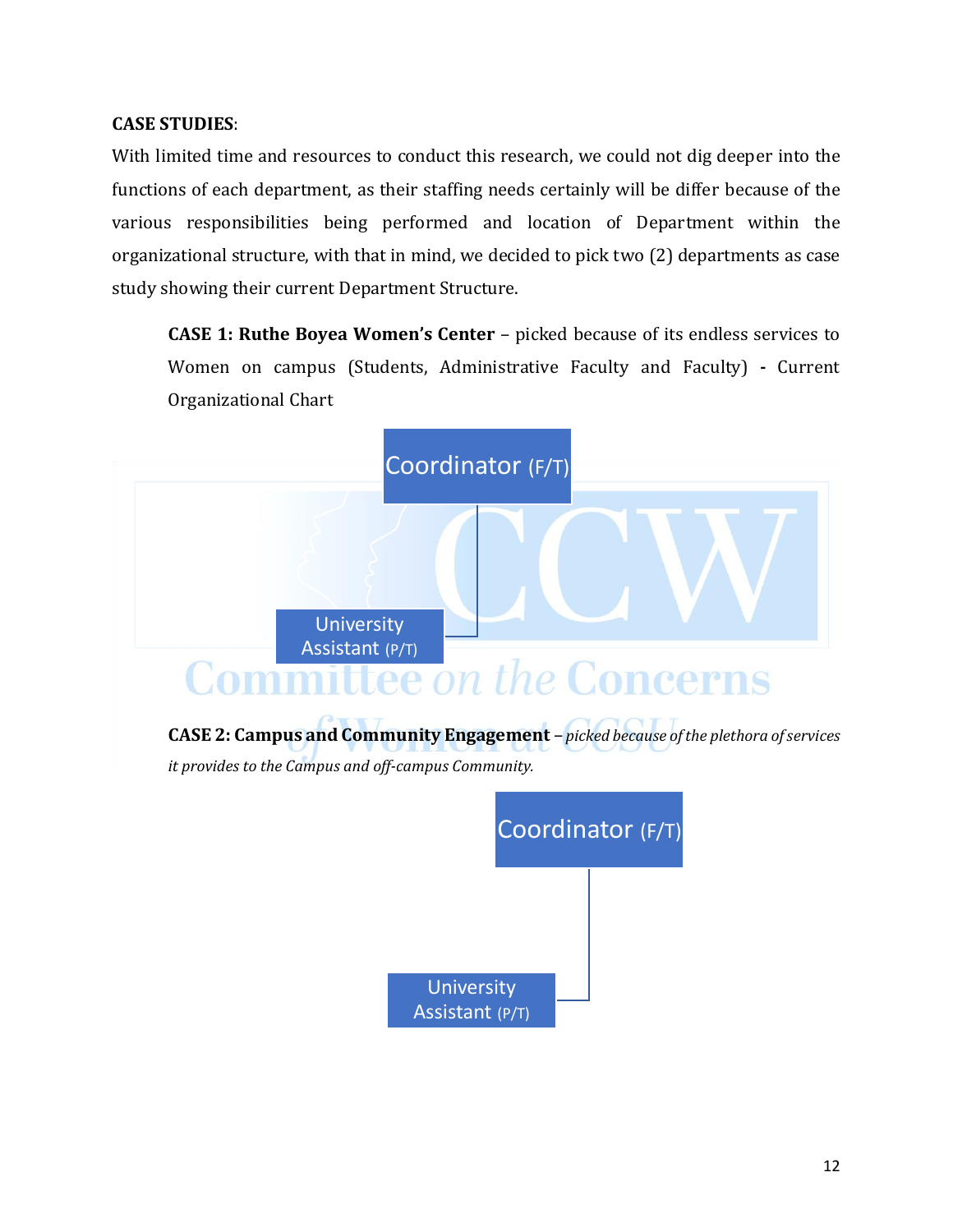SUMMARY:

1) From the preliminary data above, one can conclude that One-Woman Offices exist at CCSU. In the distribution of women within the Director level, one begins to see intersectionality theory manifesting within the institutional structure. From the data above, the issue with some of the One-Woman Offices seem to be racism playing out rather than gender issues as describe by Kimberle Crenshaw (2017) who stated that "Intersectionality experience is greater than the sum of racism and sexism, any analysis that does not take intersectionality into account cannot sufficiently address violence against women and women's vulnerability on academic campuses because different things make different women vulnerable,"

2) It was surprising that the Women's Center and Community Engagement Office, two offices and positions that have extensive responsibilities on and off - campus that those managing the department had roles as Coordinators rather than Directors. In addition, it was more alarming to realize the two positions only part-time University Assistants as support within the context and scope of duties performed on campus.

3) Based on the data, all male directors except one, have more than enough human resources to effectively perform their tasks on campus in comparison to their female counterparts. A greater percentage of Caucasian female had clerical support in comparison to the People of Color.

### RECOMMENDATIONS:

i) Intersectionality exists within the institutional structure of CCSU whereby women of color are more vulnerable based on their race rather than gender. When the conversation on gender equity and disparity is being brought to the table at CCSU, intersectionality should be a major component of the discussion.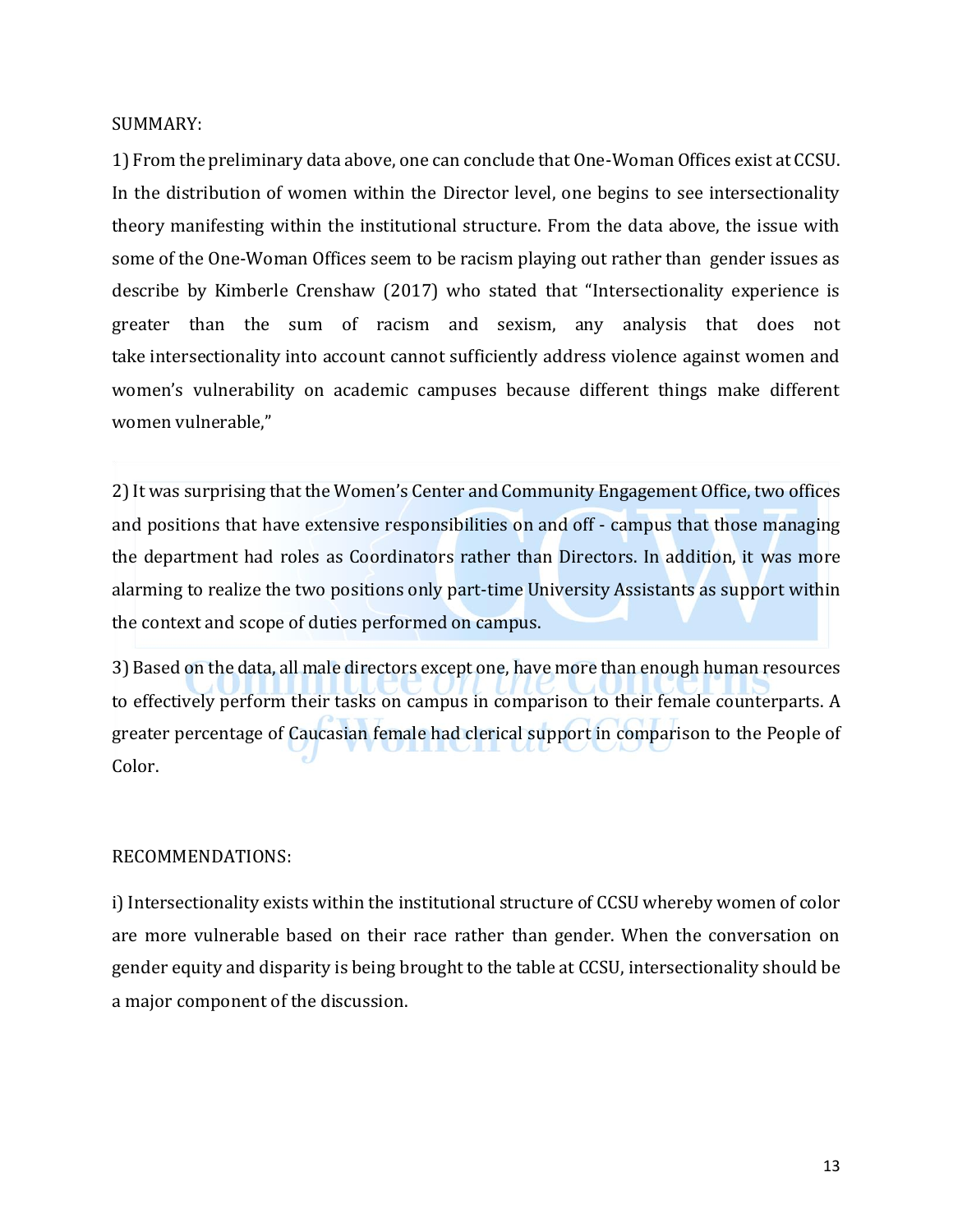ii) The two Coordinators positions: Community Engagement and Women's Center. We are recommending that both positions be changed to Director positions with a reclassification of their job descriptions.

iii) We are also recommending institutional support for Women of Color, whom based on this preliminary study seem to be the most vulnerable group on campus. Institutional support such as personnel, budget, institutional visibility in marketing materials, titles that are commensurable with duties and responsibilities performed.

### Attached:

- *NECHE Self-Study Guide*
- *One - Woman Office Data*
- *Organizational Charts - Unfortunately, they are in CCW's temporary space on campus*

# **Committee on the Concerns** of Women at CCSU